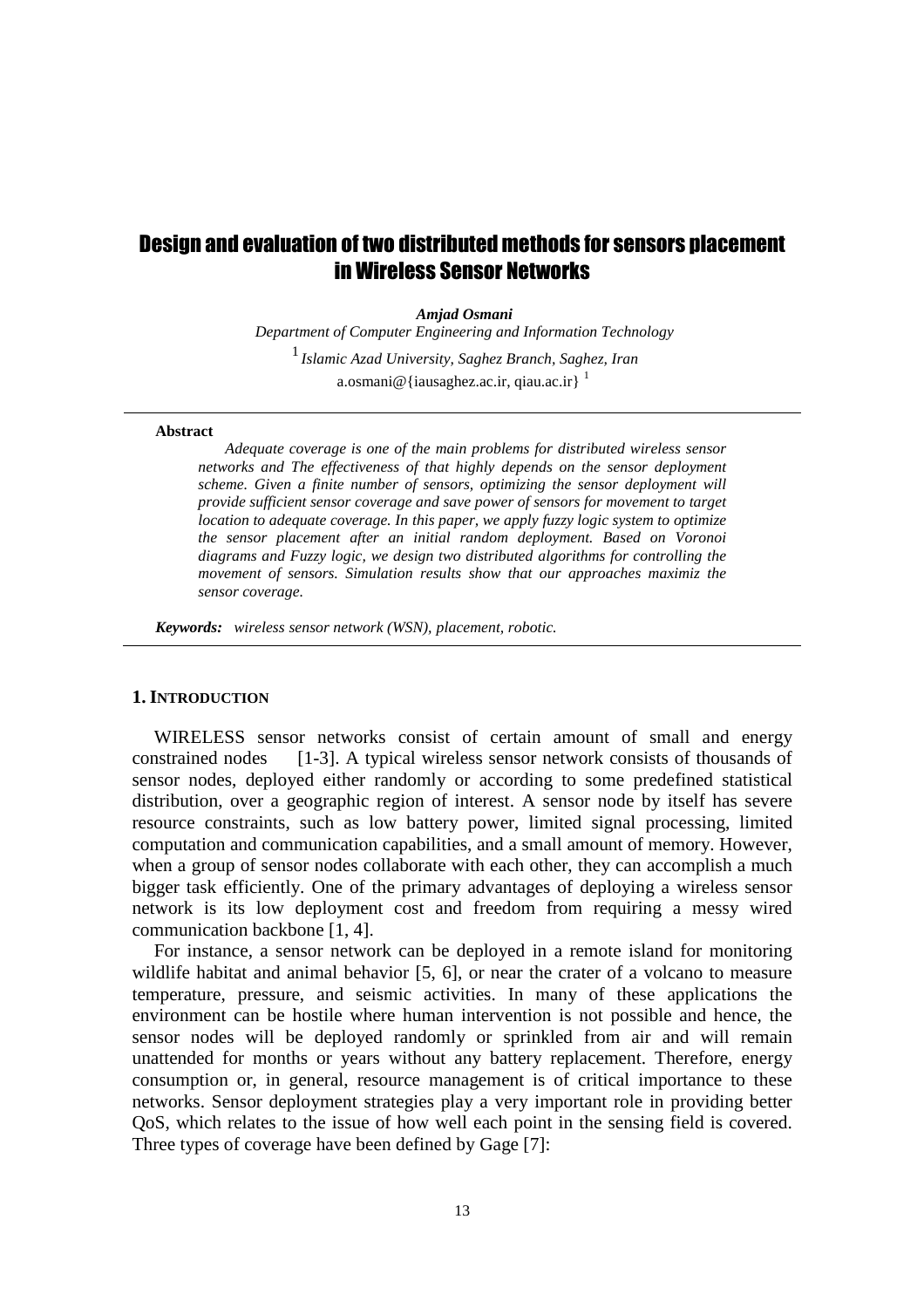- *Blanket coverage: to achieve a static arrangement of sensor nodes which maximizes the detection rate of targets appearing in the sensing field.*
- *Barrier coverage: to achieve a static arrangement of sensor nodes which minimizes the probability of undetected penetration through the barrier.*
- *Sweep coverage: to move a number of sensor nodes across a sensing field, such that it addresses a specified balance between maximizing the detection rate and minimizing the number of missed detections per unit area.*

We focus mainly on the sweep coverage, where the objective is to deploy sensor nodes in strategic ways such that optimal area coverage is achieved according to the needs of the underlying applications

#### **2. RELATED WORK**

Several deployment strategies have been studied for achieving an optimal sensor network architecture which would minimize cost, provides high sensing coverage, be resilient to random node failures, and so on. Random placement does not guarantee full coverage because it is stochastic in nature, hence often resulting in accumulation of nodes at certain areas in the sensing field but leaving other areas deprived of nodes. Some of the deployment algorithms try to find new optimal sensor locations after an initial random placement and move the sensors to those locations, achieving maximum coverage (like our approach). These algorithms are applicable to only mobile sensor networks. Research has also been conducted in mixed-sensor networks, where some of the nodes are mobile and some are static and approaches are also proposed to detect coverage holes after an initial deployment and to try to heal or eliminate those holes by moving sensors. The strategy of sensor placement depends on the application of the distributed sensor network (DNS). For example in [8] the focus is on the grid-based placement and they apply the modified binary PSO algorithm for solving the problem. Considering the existence of many networks with high velocity and computational capabilities of these sensor networks, we can say that they have different applications for example in aviation, military, medical, robot, air forecasting, security and anti terrorism applications and also we can use them in very important infrastructures like power plants ,environmental and natural resource monitoring, and military applications like communication systems, commanding, reconnaissance patrols, looking –out etc [9][1].

Zou and Chakrabarty [10] proposed an algorithm as a sensor deployment strategy to enhance the coverage after an initial random placement of sensors. It is assumed that sensors can move by "virtual force" with the force's strength determined by node distance. Cao, Wang, La Porta, and Zhang [11] considered the problem of moving some sensors from their initial random placement in order to cover some areas which were not covered by either the nature of randomness or some other effects such as wind. It is also assumed that sensors can move after gathering some information from neighbors. The algorithm proceeds in rounds. In each round, each sensor then subtracts its sensing area from its Voronoi polygon, and moves in the direction of the largest uncovered piece of area. The process repeats until no further improvement is possible. The approach appears suitable when robots, equipped with sensors, are monitoring an area, which can also be monitored by some static sensors. An alternative approach may be to use face routing [12] to estimate the size of a hole, find its centroid, estimate the number of sensors which should move toward the centroid, and provide the best possible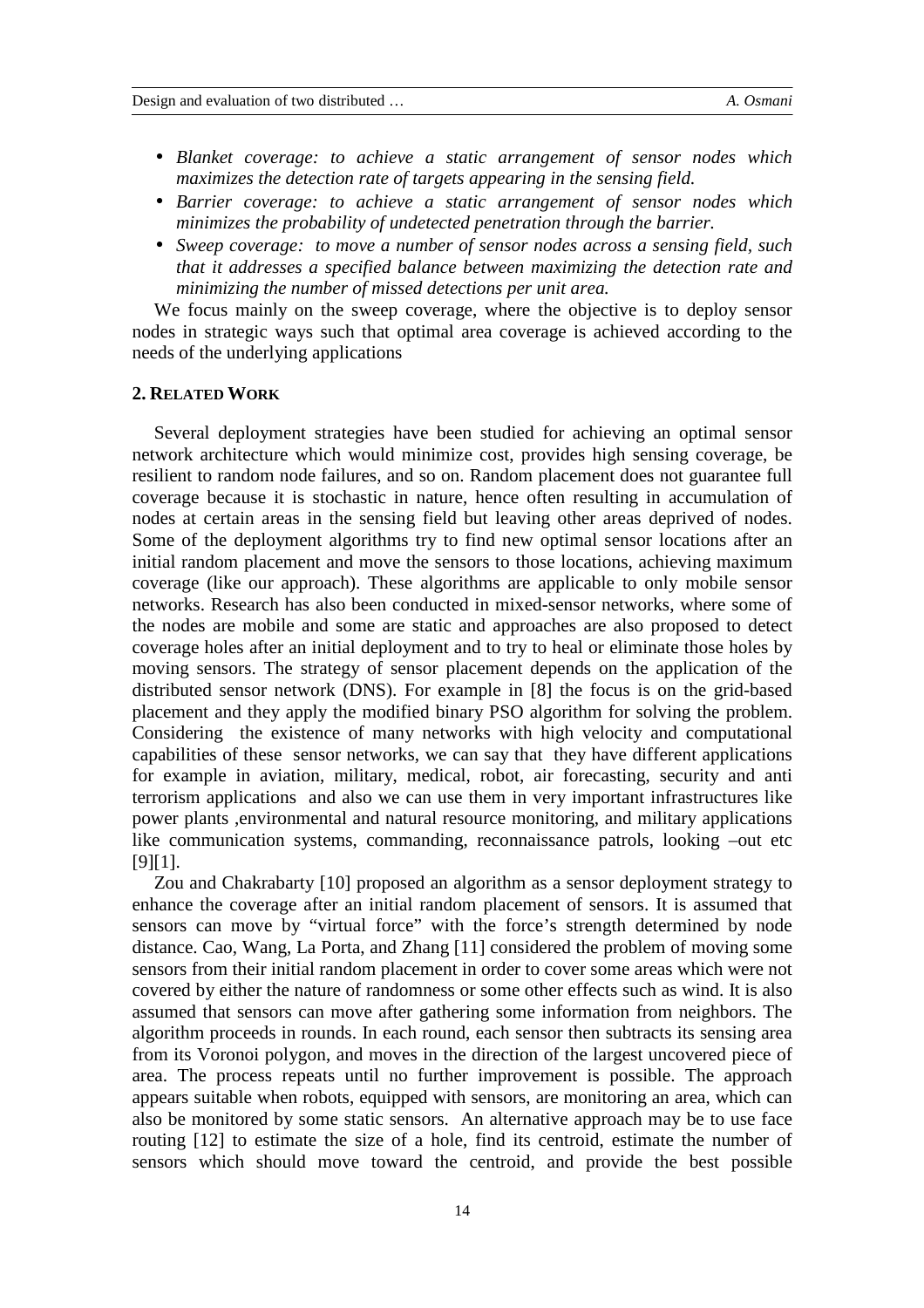information to sensors for their move. Wang, Cao, and La Porta [13] proposed a proxybased sensor deployment protocol. Instead of moving iteratively, sensors calculate their target locations based on a distributive iterative protocol. Current proxy sensors advertise the service of mobile sensors to their neighborhoods (up to certain parameter distance), searching for a better coverage location. They collect bidding messages and choose the highest bid. Then they delegate the bidder as the new proxy. Actual movement only occurs when sensors determine their final locations. If the bidding process is local, the sensor movement and the area-coverage gains may be restricted. If the bidding process includes neighbors at several hops distance, the communication overhead for bidding becomes significant. Bidding decisions are based on price (number of logical movements made so far) and distance that the moving sensors are physically supposed to move altogether. A procedure to prevent multiple healing is described, which includes some message overhead. The bidding criterion does not include lost area coverage for moving out of the current position. It is not certain whether the described procedure is always loop-free and always converging. The difference between sensing and transmission radii has a direct impact on message complexity. [14] Proposed a scan-based movement-assisted sensor deployment method (SMART) which uses scan and dimension exchange to achieve a balanced state. In SMART, a given rectangular sensor field is first partitioned into a 2-D mesh through clustering. Each cluster corresponds to a square region and has a cluster head which is in charge of bookkeeping and communication with adjacent cluster heads. Clustering is a widely used approach in sensor networks for its support for Design simplification. An example is shown in Fig. 1.

| u              |    |                |    |                |    |
|----------------|----|----------------|----|----------------|----|
|                | 2  | 3              | 2  |                | 3  |
| $\overline{2}$ | 22 | 3              | 7  | 56             | 18 |
|                | 12 | $\overline{2}$ | 30 |                | 5  |
| 3              | 7  | $\overline{2}$ |    | $\overline{2}$ | 3  |
|                | 5  | 19             | 3  | 21             | 77 |
| 6              |    | 10             | 10 |                | 5  |

| 2  | 2  | 2  | 2  | $\mathbf{2}$ | $\overline{2}$ |
|----|----|----|----|--------------|----------------|
| 18 | 18 | 18 | 18 | 18           | 18             |
| 9  | 9  | 9  | 9  | 9            | 9              |
| 3  | 3  | 3  | 3  | 3            | 3              |
| 21 | 21 | 21 | 21 | 21           | 21             |
| 7  | 7  | 7  | 7  | 7            |                |

| с  |    |    |    |    |    |  |  |
|----|----|----|----|----|----|--|--|
| 10 | 10 | 10 | 10 | 10 | 10 |  |  |
| 10 | 10 | 10 | 10 | 10 | 10 |  |  |
| 10 | 10 | 10 | 10 | 10 | 10 |  |  |
| 10 | 10 | 10 | 10 | 10 | 10 |  |  |
| 10 | 10 | 10 | 10 | 10 | 10 |  |  |
| 10 | 10 | 10 | 10 | 10 | 10 |  |  |

**Fig 1.** *Steps for SMART: (a) initial 2D mesh, (b) row scan and (c) column scan.* 

Another idea has been described in [15] for the purpose of providing location service. If the network of static sensors is disconnected, then mobile sensors will send one message to each connected component and search several perimeters. In [16] three sensor relocation algorithms were proposed according to the mobility degree of sensor nodes. The first one, PSOA, regards the sensors in the network as a swarm and reorganizes the sensors by PSO, in the full sensor mobility case. The other two, relay shift based algorithm (RSBA) and energy–efficient fuzzy optimization algorithm (EFOA), assume relatively limited sensor mobility, i.e., the movement distance is bounded by a threshold, and to further reduce energy consumption. In [17] for the exposure estimation the whole network is thought to be a Voronoi diagram [18] based network which is formed considering all the cluster head of the network as a single point. The clustering algorithm used here is based on Delaunay triangulated sensor nodes. The key idea of this clustering method is taken from the clustering method used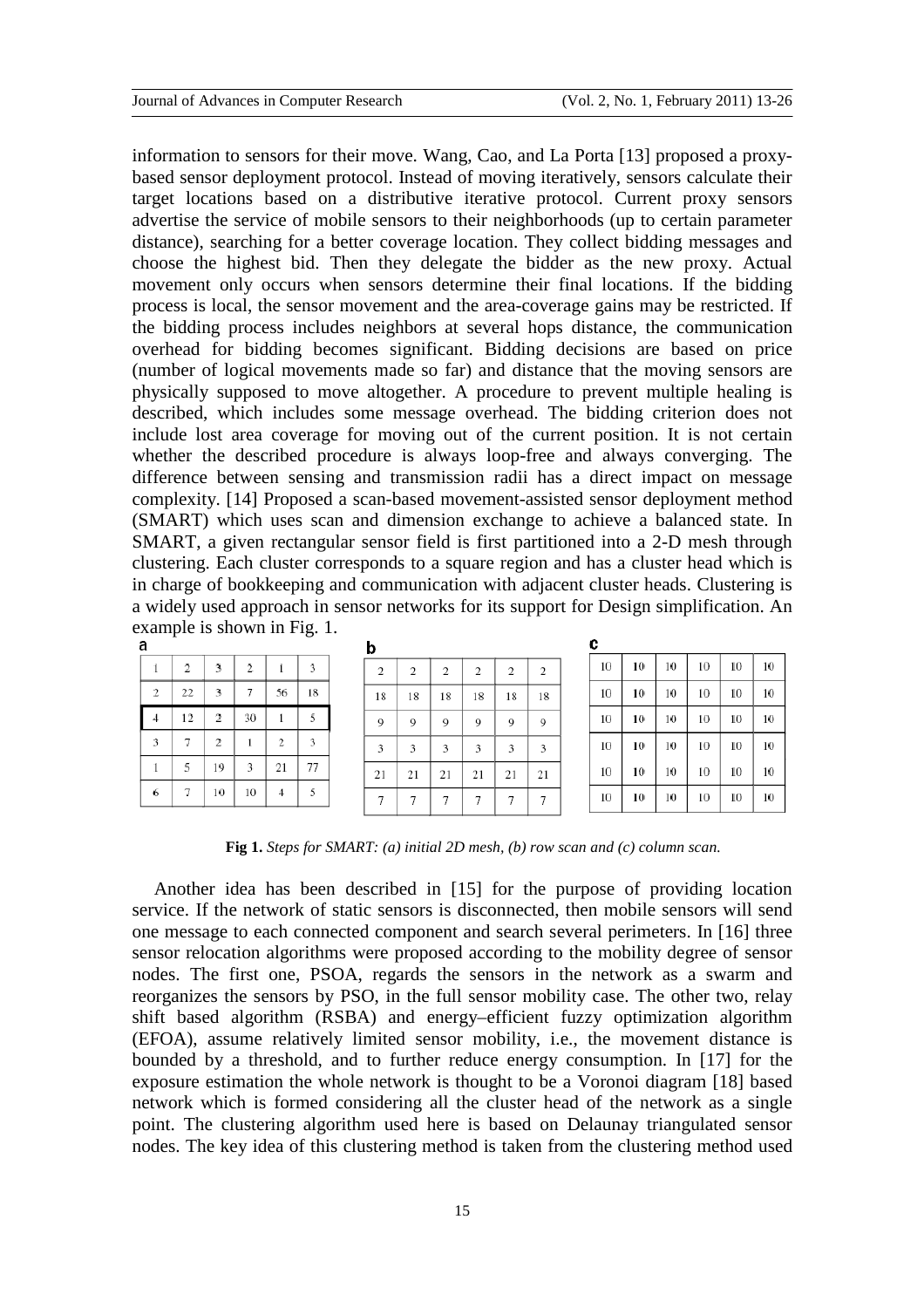for key frame-based video summarization technique [19]. Some recent work focus on sensors with limited mobility, which is motivated by the DARPA project called Intelligent Mobile Land Mine Units (IMLM) [20]. In IMLM, the mobility system is based on a hopping mechanism. Chellapan et al. [21] studied a special hopping model in which each sensor can flip (or flop) to a new location only once. In addition, the flip distance is bounded. The deployment problem is then formulated as a minimum cost, maximum-flow problem. In [22] and [23], they presented a resource-bounded optimization framework for sensor resource management under the constraints of sufficient grid coverage of the sensor field. In [24], they formulated the sensor placement problem in terms of cost minimization under coverage constraints. In [25] Node placement in heterogeneous WSN is formulated using a generalized node placement optimization problem to minimize the network cost with lifetime constraint, and connectivity. In [26] they formulated and solved the sensor placement problem for efficient target localization in a sensor network. They developed a mathematical framework for the localization of the missile using multiple sensors based on Cramer-Rao Lower Bound (CRLB) analysis. In [27] they presented the practical problem of optimally placing the multiple PTZ cameras to ensure maximum coverage of user defined priority areas with optimum values of parameters like pan, tilt, zoom and the locations of the cameras. Moreover in [28] a heuristic algorithm is proposed based on Simulation Annealing Algorithm to solve this problem considering the coverage and cost limitations. In [29] they have used the Distribution Estimation Algorithms named LAEDA on sensor placement. In Learning Automata Estimation Distributed Algorithm (LAEDA), the independency of genome variables is assumed. In these algorithms a Learning Automata is used for each variable in genome. The number of actions of Learning Automata equals to number of permitted values for the corresponding variable of Learning Automata. For production of each genome sample, the Learning Automata of each variable is asked to select its own suitable action; afterwards, they give a corresponding value of selected action to the corresponding variable. Though, they can calculate the probability of a genome's production  $X = (x_1, ..., x_n)$  based on equation (1).

$$
P(X = x) = \prod_{i=1}^{n} P(X_i = x_i) = \prod_{i=1}^{n} Grad_i^{j}
$$
 (1)

Where  $, 1 \leq j \leq r_i$ , so Grad<sup>j</sup> equals to probability of action of corresponding j to value of  $x_i$  by i<sup>th</sup> Learning Automata. By applying Automata in each stage, a number of N individual genomes are created, which is compatible with the number of population. Then the new population of genomes is evaluated using Evaluation Function, and Se genomes which are considered as the best genomes are chosen from this population. After applying some mechanisms which are dependent on Learning Automata Environment Model, a reinforcement signal vector is created and we apply the Learning process in each Learning Automata. Having accomplished the learning process, a new generation is produced and the above stages will be continued until a terminal condition is satisfied. Another model of probability distribution estimation algorithms is Population Based Incremental Learning [30] that is a technique which combines aspects of Genetic Algorithms and simple competitive learning. Like the GA, PBIL represents the solution set as a population set of solution vectors. In general, each solution vector in the population set, called an individual, is a possible solution of the problem. The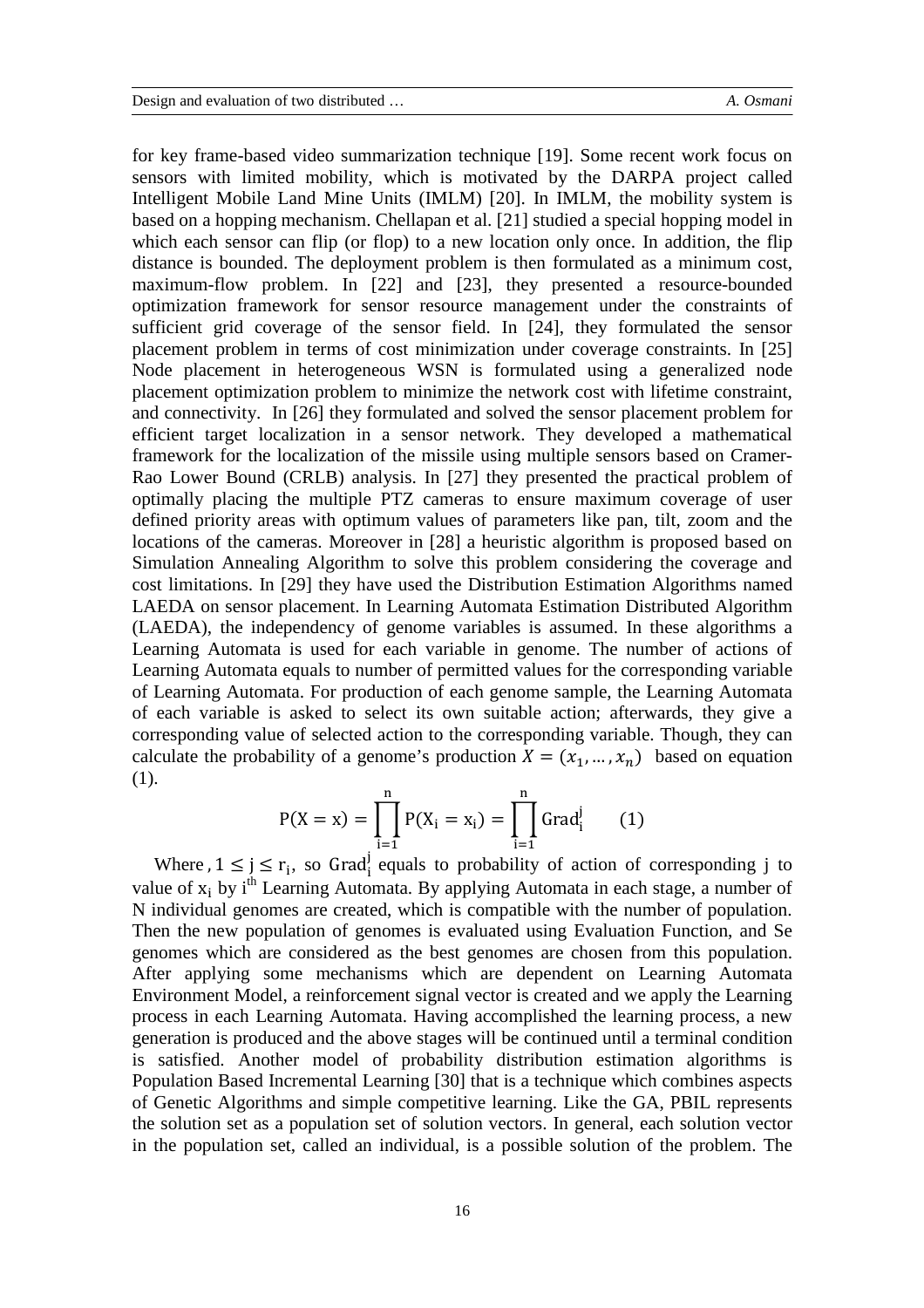population is produced randomly according to the probabilities specified in the probability vector. The population is evaluated and the knowledge about composing of the best individual in the population is acquired and then the probability vector is updated by pushing it towards generating good individuals in the population. After the probability vector being updated, a new generation population is produced according to the updated probability vector, and the cycle is continued until the termination condition is satisfied.

The rest of this article is organized as following. Section 3 is about fuzzy logic system. Section 4 details the proposed algorithms for distributed sensor placement problem. Simulations are presented in Section 5 and section 6 concludes this article through a summary.

## **3. OVERVIEW OF FUZZY LOGIC SYSTEM**

Fig. 2 shows the structure of a rule-based type-1 FLS [31]. It contains four components: fuzzifier, rules, inference engine and defuzzifier. When an input is applied to a FLS, the inference engine computes the output set corresponding to each rule. The defuzzifer then computes a crisp output from these rule output sets. Rules are the heart of a FLS and may be provided by experts or can be extracted from numerical data. In either case, the rules that we are interested in can expressed as a collection of IF-THEN statements, e.g. [32]. The IF-part of a rule is its antecedent and the THEN-part of a rule is its consequent. The process of making a crisp input fuzzy is called fuzzification. The most widely used fuzzification is the singleton fuzzification. All fuzziness for a particular fuzzy set is essentially characterized by the membership functions (MFs). The shapes used to describe the fuzziness have very few restrictions but with the help of mathematical structure, some standard terms related to the shape of MFs have been developed over the years [33]. The most common forms of MFs are those that are normal and convex. Consider a type-1 FLS having p inputs and one output. Let us suppose that it has M rules, there the lth rule has the form:  $R^l$ :IF  $x_1$  is  $F_1^l$  and  $x_2$  is  $F_2^l$ and ... and  $x_p$  is  $F_p^l$  THEN y is  $G^l$  .l=1,...,M

Assuming singleton fuzzification is used, when an input  $x' = \{x'_1, ..., x'_p\}$ 

is applied, the degree of firing corresponding to the lth rule is computed as

$$
\mu_{F_1^l}(x_1')^* \mu_{F_2^l}(x_2')^* \dots^* \mu_{F_p^l}(x_p') = \Gamma_{i=1}^p \mu_{F_i^l}(x_i') \quad (2)
$$

Where  $*$  and  $\Gamma$  both indicate the chosen t-norm. The last but not the least process in a FLS is called defuzzification. Defuzzification is the conversion of fuzzy output sets to crisp output sets. There are many defuzzification methods including maximum, meanof-maxima, centroid, center-of-sums, height, modified height and center-of-sets.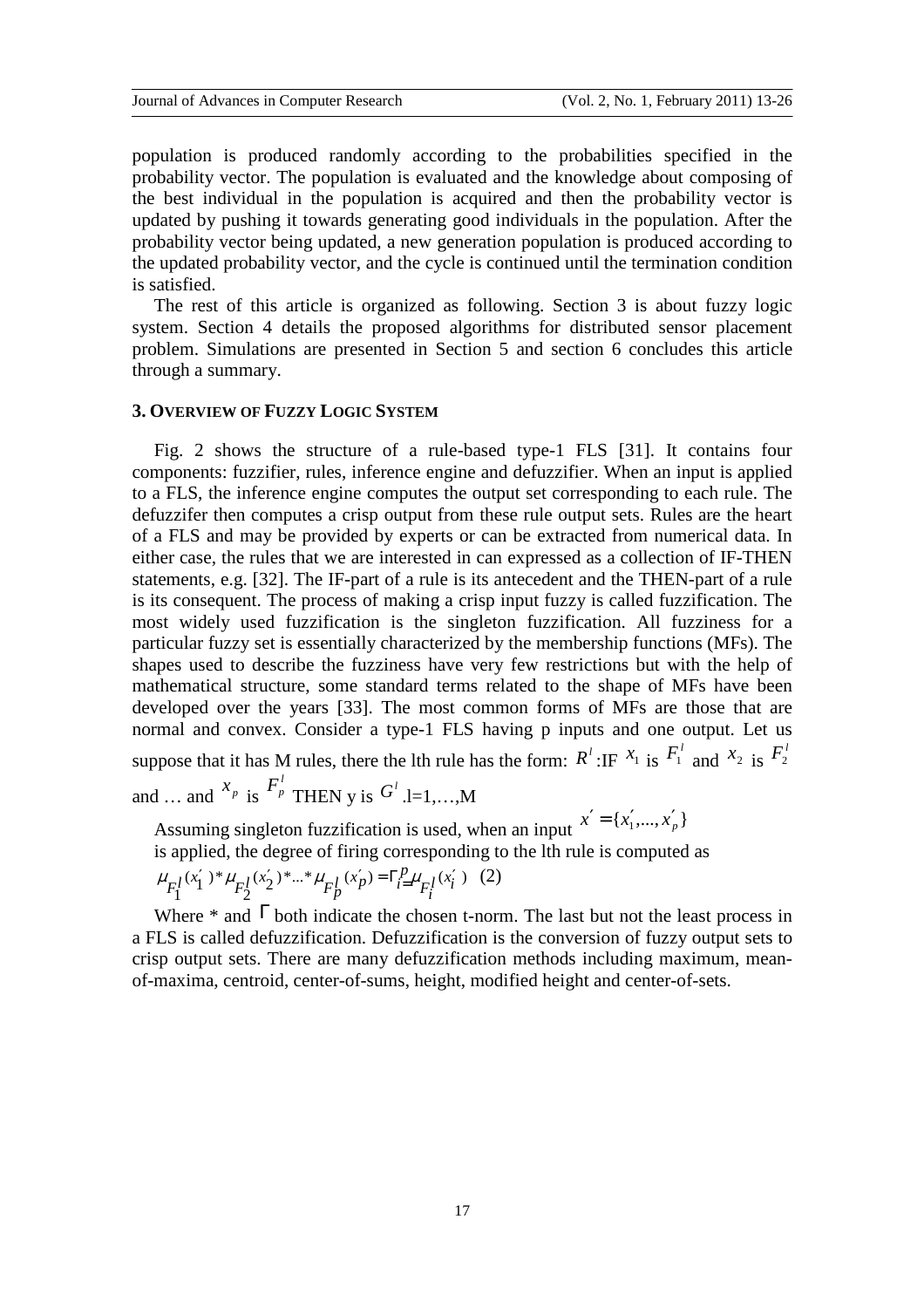

**Fig 2.** *The structure of a fuzzy logic system* 

# **4. Suggested algorithms**

#### *4.1 FReD (Fuzzy based ReDeployment)*

We apply FLS to the distributed sensor deployment problem and each sensor makes fully distributed decision on its movement based on FLS. Our algorithm begins with random deployment. Assume a two-dimensional sensor field is the target area of surveillance. In the initial condition, a given number of sensors are randomly deployed such as airdropping. Because of the randomness in initial deployment, very likely the sensor field will not be fully covered. Our algorithm then intends to re-deploy the sensors such that gains maximum field coverage. An ideal sensor deployment will have uniform distribution for better coverage. Sensor nodes are scattered in a sensing field with varying node densities. Each node has a sensing radius within which can sense data, and a communication radius within which can communicate with another node. One important criterion for being able to deploy an efficient sensor network is to find optimal decision. But in random deployment, coverage uniformity is hardly to achieve initially. In FReD-approach (Fuzzy based ReDeployment), each sensor calculates its voronoi and COVERAGE-FACTOR (the intersection of the polygon (VORONOI) and the sensing circle for sensor.) based on its voronoi as its PRE-STATE (under Fig.3). Then calculates ST-FACTOR (under Formula. 3) as its PRE-ST-FACTOR and target location based on Moving toward center of triangle resulting from current sensor and two neighbors of farthest Voronoi vertex. After that each sensor based on new locations calculates COVERAGE-FACTOR based on its voronoi as its NEXT-STATE, and ST-FACTOR as its NEXT-ST-FACTOR. Each sensor based on consequent of Table.1, if consequent is MOVE, with the probability of mentioned proceeds to moving to target location.

18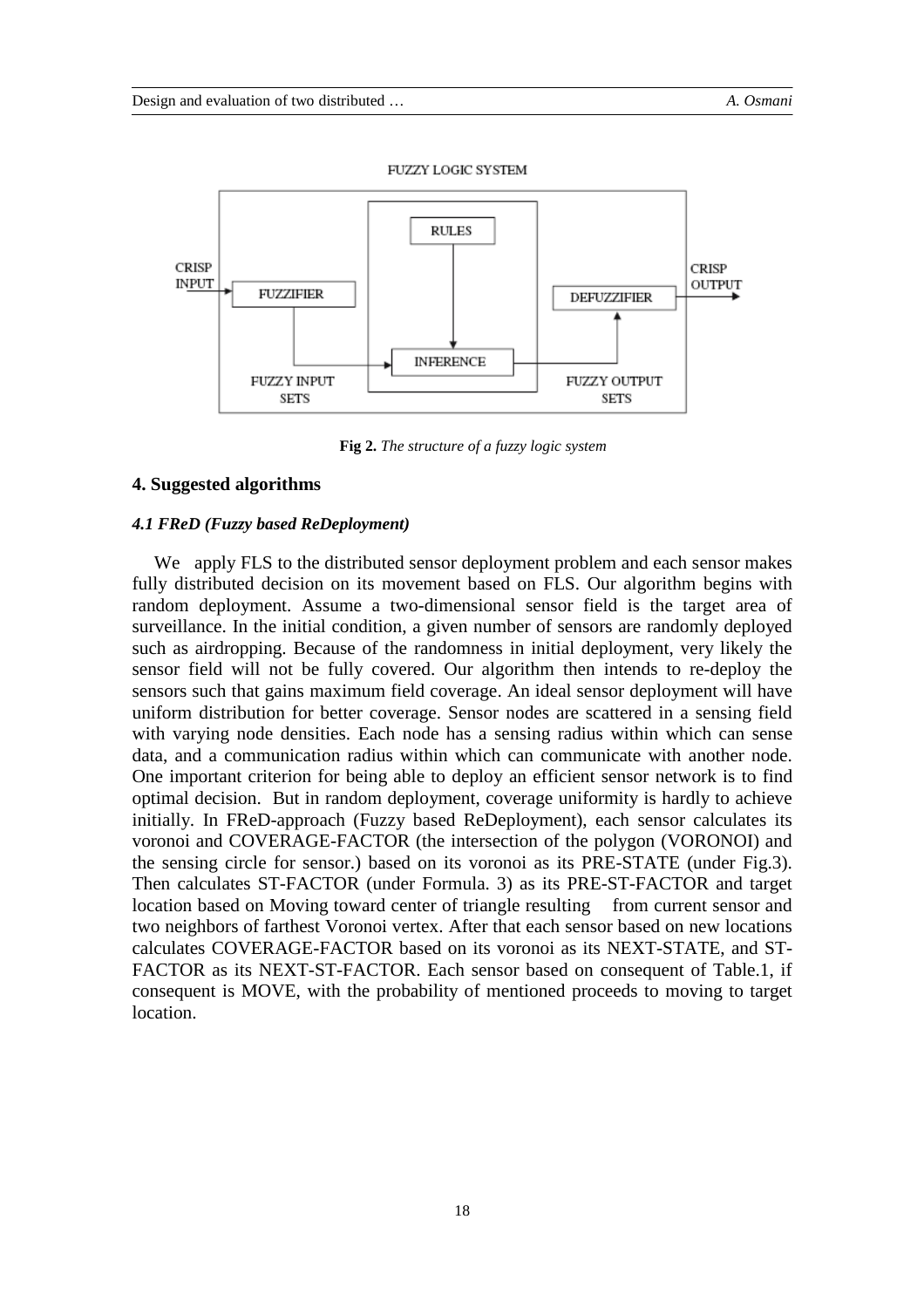

**Fig 3.** *State membership function.* 

Each sensor based on its neighbors information and using the ST-factor and Table .1 ides whether to movement or not, where  $\beta$  is for tuning of ST-factor. decides whether to movement or not, where  $\beta$  is for tuning of ST-factor.

$$
ST-factor = \frac{G_N_C + ((NB_N_C)/\beta)}{B_N_C} \tag{3}
$$

G\_N\_C : Number of neighbors in GOOD state

B\_N\_C : Number of neighbors in BAD state NB\_N\_C : Number of neighbors in NOT - BAD state

|  |  | Table 1. Fuzzy rules for Movement or Not and consequent |  |  |
|--|--|---------------------------------------------------------|--|--|
|--|--|---------------------------------------------------------|--|--|

| PRE-<br><b>STATE</b> | NEXT-<br>STAT<br>Е        | PRE-ST-<br><b>FACTOR</b> | NEXT-<br>ST-<br><b>FACTOR</b> | Probability for<br>move                        |
|----------------------|---------------------------|--------------------------|-------------------------------|------------------------------------------------|
| GOOD                 | GOOD                      | ⇔l                       | >1                            | 1                                              |
| GOOD                 | GOOD                      | <1                       | $=1$                          | 1                                              |
| NOT-<br>BAD          | GOOD                      | Any thing                | Any thing                     | 1                                              |
| NOT-<br><b>BAD</b>   | NOT-<br>BAD               | ←l                       | >1                            | $e^{-\frac{ \overline{ds} }{K}}$<br>> R        |
| <b>BAD</b>           | GOOD<br>or<br>NOT-<br>BAD | Any thing                | Any thing                     | 1                                              |
| <b>BAD</b>           | <b>BAD</b>                | <=1                      | >1                            | $\left \frac{\Delta S}{K}\right $<br>> R<br>e. |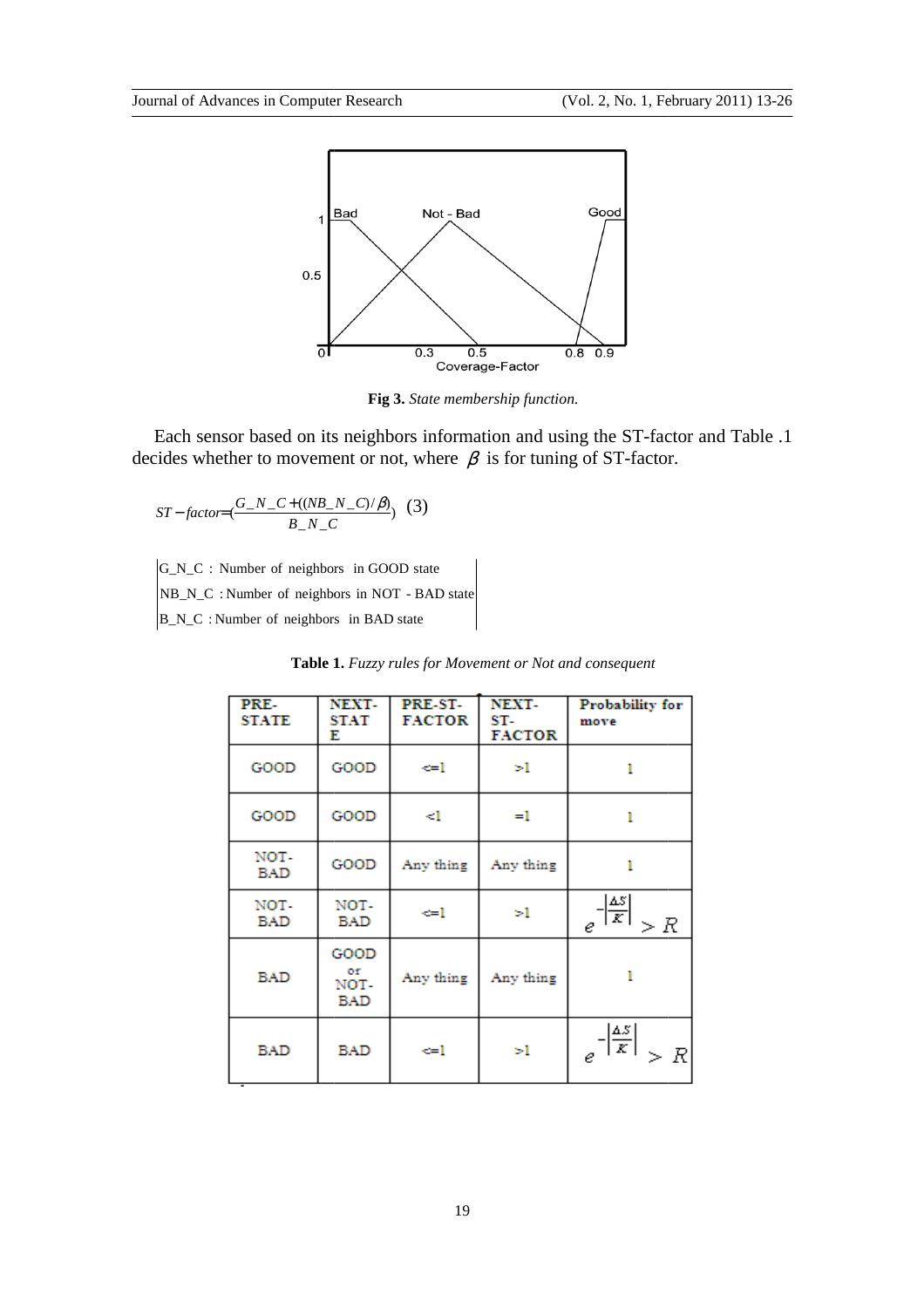$$
e^{-\left|\frac{\Delta S}{K}\right|} > R \begin{cases} K \propto \frac{1}{4} \text{Neighbors} \\ \Delta S \propto \text{ Difference between} \\ \text{NEXT - STATE & PRI - STATE} \\ R \propto \text{random number in [0 - 1]} \end{cases}
$$

4.2 FSPNS (FUZZY SENSOR PLACEMENT BASED ON NEIGHBORS STATE)

FSPNS uses 3+9 fuzzy rules under Table 2. The input parameters of the fuzzy logic are the linguistic variables of state of sensor and ST-FACTOR value for current sensor and density of neighbors and average distance from neighbors and the output is type of policy for move. The 3 rules are for reaching to the next 9 rules under Table 2.

| State of sensor<br><b>ST-FACTOR</b> |                                | Move                    |                                      |                |
|-------------------------------------|--------------------------------|-------------------------|--------------------------------------|----------------|
| <b>Bad</b>                          | <b>ANY</b>                     |                         | Average                              |                |
| NOT-Bad                             | <b>ANY</b><br>except<br>( >1 ) | Density of<br>Neighbors | Distance<br>from<br><b>Neighbors</b> | Policy         |
|                                     |                                | LOW                     | FAR                                  | P <sub>1</sub> |
|                                     |                                | <b>HIGH</b>             | FAR                                  | P <sub>2</sub> |
|                                     |                                | LOW                     | <b>NEAR</b>                          | P <sub>3</sub> |
|                                     |                                | <b>HIGH</b>             | <b>NEAR</b>                          | P <sub>2</sub> |
|                                     |                                | Low                     | M                                    | P <sub>3</sub> |
| Good                                | < 1                            | High                    | M                                    | P <sub>1</sub> |
|                                     |                                | M                       | Far                                  | P <sub>2</sub> |
|                                     |                                | M                       | Near                                 | P <sub>2</sub> |
|                                     |                                | M                       | M                                    | P <sub>1</sub> |

**Table 2.** *Fuzzy rules for type of Policy and consequent* 











**Fig 6.** *Average distance membership function*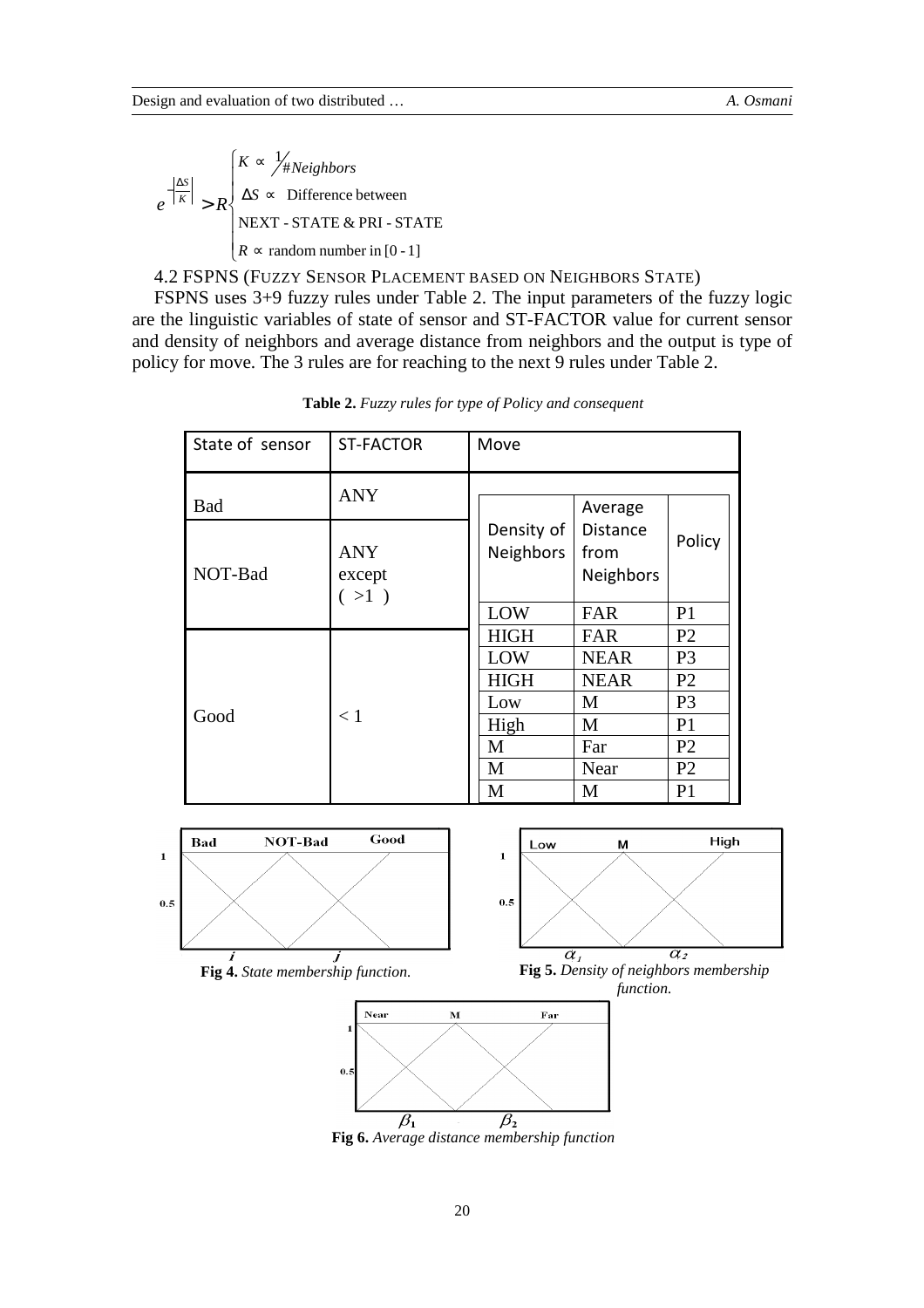Some of the deployment algorithms try to find new sensor locations after an initial random placement and move the sensors to those locations, achieving maximum coverage or good coverage (like our approach). Those algorithms are applicable to only mobile sensor networks. Research has also been conducted in mixed-sensor networks, where some of nodes are mobile and some are static; and approaches are also proposed to detect coverage holes after an initial deployment and to try to heal or eliminate those holes by moving sensors. Our algorithm begins with random deployment. Assume a two-dimensional sensor field is the target area of surveillance. In the initial condition, a given number of sensors are randomly deployed such as airdropping. Because of the randomness in initial deployment, very likely the sensor field will not be fully covered. Our algorithm then intends to re-deploy the sensors such that gains good coverage. Each sensor node has a sensing radius within which can sense data, and a communication radius within which can communicate with another node. In FSPNS (Fuzzy Sensor placement based on neighbors state), each sensor calculates its voronoi and COVERAGE-FACTOR (the intersection of the polygon (VORONOI) and the sensing circle for sensor) based on its voronoi as its STATE (under Fig. 4). In Fig. 4, we use (i, j) that are thresholds between area of bad and not-bad and between not-bad and good. Then Each sensor based on neighbors information STATE, calculate ST-FACTOR and using Table 2 decide about Movement Or Not and if consequent is MOVE then based on neighbors density (under Fig. 5) and average distance from neighbors (under Fig. 6) and using Table 2 decide about type of policy for finding target location. As Fig. 5 shows, we use two thresholds ( $\alpha$ <sup>1</sup>,  $\alpha$ <sup>2</sup>).  $\alpha$ <sup>1</sup> is used between Low and M and  $\alpha$ <sup>2</sup> is used between M and High. As Fig.6 shows, we use two thresholds  $(\beta^1, \beta^2)$ .  $\beta^1$  is used between Near and M and  $\beta^2$  is used between M and Far. (Bad, NOT-Bad, Good) and (Low, M, High) and (Near, M, Far) are linguistic variables to map the input fuzzy variable to the output variable. For example if State of sensor is Good and ST-FACTOR is less than one then sensor decide to move. Then if the Density of Neighbors is HIGH and the Average Distance from Neighbors is NEAR then the type of policy is P2. Each sensor using the ST-factor, its state and Table 1 decides whether to movement or not, where  $\beta$  is for tuning of ST-factor.

- *A: Number of neighbors that are in GOOD state.*
- *B: Number of neighbors that are in NOT-BAD state.*

*n*

• *C: Number of neighbors that are in BAD state.* 

**Policies:** 

- *P1: Moving toward farthest Voronoi vertex.*
- *P2: Moving toward center of triangle resulting from current sensor and two neighbors of farthest Voronoi vertex.*

• P3: Moving toward 
$$
(\frac{\sum_{i=1}^{n} x_i}{n}, \frac{\sum_{i=1}^{n} y_i}{n})
$$
 such that *n* is number of neighbors and  $(x, y)$ 

is coordinate of points of between current sensor and neighbors.

*n*

Policy of P1 in our work is used when the Average Distance from Neighbors is Far or M. Policy of P2 in our work is used when the Average Distance from Neighbors is Far or Near. Policy of P3 in our work is used when the Density of Neighbors is Low.

In this article, we do not consider Position-Clustering [9].But we have an idea for deal with Position-Clustering. In this case (as Fig. 7 shows), sensors located inside the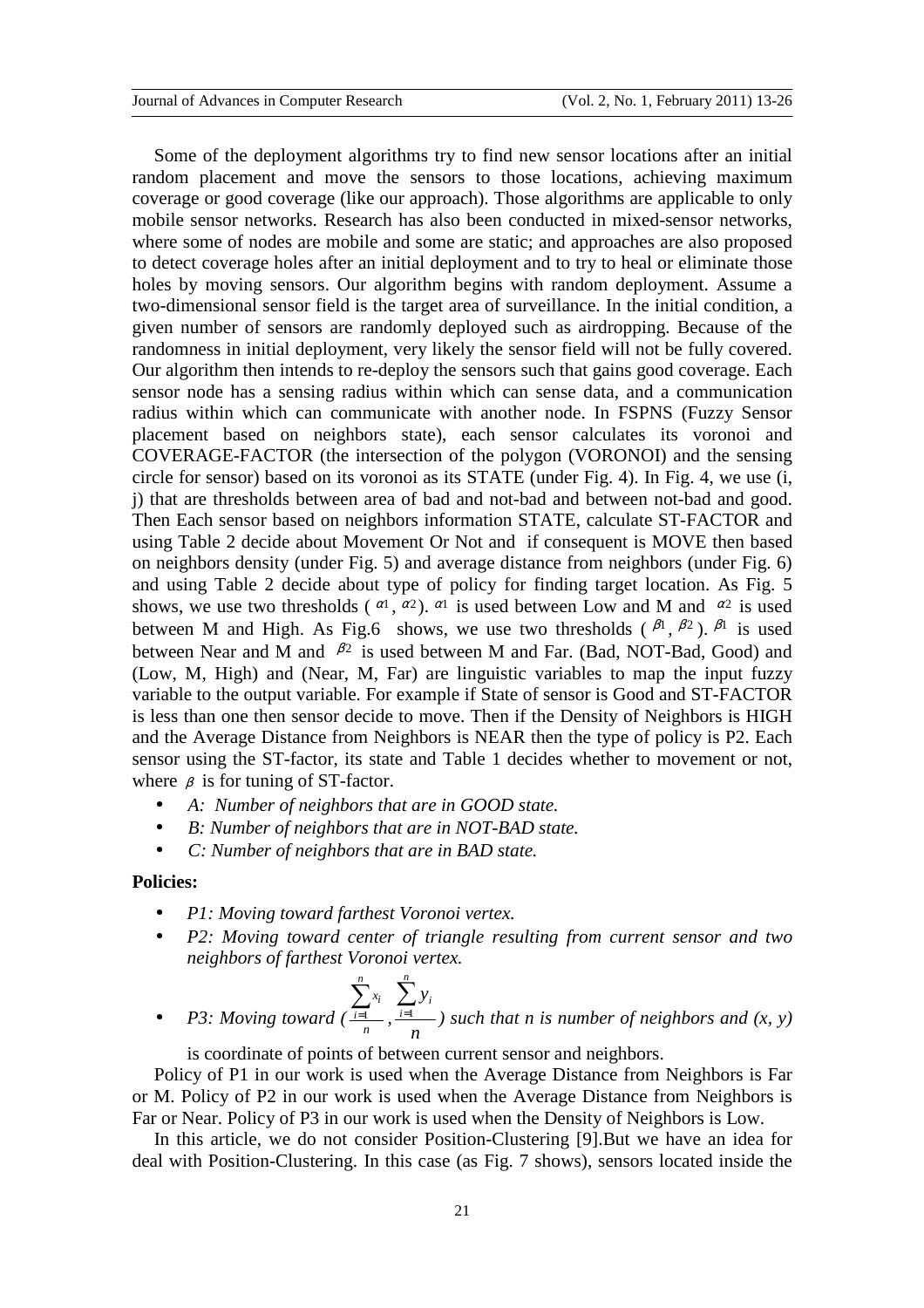clusters cannot move for several rounds, since their Voronoi polygons are well covered initially. The algorithm in [9] "explodes" the cluster to scatter the sensors apart. Our idea is simple. Here we use an example. As you can see in Fig. 8, the sensors can before running FSPNS-approach check two parameters of Density of Neighbors (DN) and Average Distance (AD) and after detecting that are in center of Cluster use formulas (4 to 8) for calculating new locations of neighbors for temporary solving of cluster problem in that area .





| $m = (Y_e - Y_l)/(X_e - X_l)$        | (4) |
|--------------------------------------|-----|
| $\hat{\alpha}$ = arctan( <i>m</i> )  | (5) |
| $q = 2r - (d + f)$                   | (6) |
| $X_p = X_e + q \cos(\tilde{\alpha})$ | (7) |
| $Y_p = Y_e + q \sin(\hat{\alpha})$   | (8) |

d is current distance between two sensors and q is the final distance and f is for tuning the formula." The sensor that are in center of Cluster" means DN is greater than a DN-threshold and AD is less that an AD-threshold. The sensor that are in center of Cluster after calculating new locations of neighbors sends a one hop packet (that are any-cast) that are containing new locations for some neighbors . We say some neighbors that are needed for movement to removing cluster or exploding of that. Note that our algorithm in this article does not consider Cluster problem but we offer our idea and in our other works (next article) we extend this problem and extend our idea for solving this problem.

## **5. Simulation Results**

#### *5.1 FReD*

We investigate various number of sensors deployed in a field of 200  $\times$  200 m $\times$ m area. We distribute seven different numbers of sensors, ranging from 20 to 80, in increments of 10 sensors. The initial deployment follows the random distribution .To evaluate under different parameter settings, we run 10 experiments based on different initial distribution and calculate the average results and set  $\beta$  to 2. Evaluation of our scheme follows two criteria: mean coverage, and mean travel distance. We compare the performance of our algorithm With VEC-algorithm [9], at 40 m sensing range ( $Rs = 40$ ) m) and 80 m communication range ( $Rc = 80$  m). Sensing range means the circle with radius of Rs that sensors can sense .Communication range means the circle with radius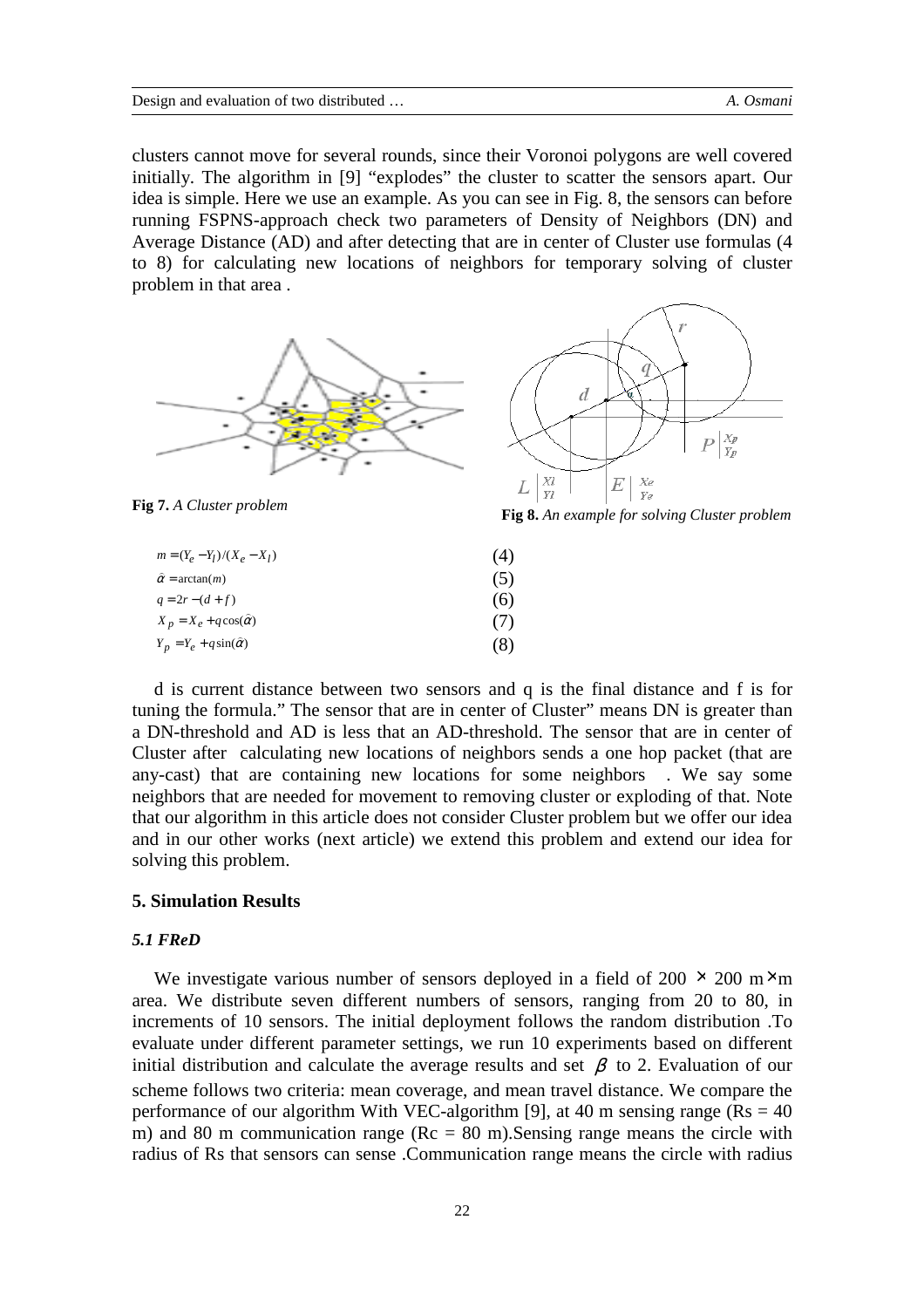of Rc that sensors can communicate with each other (send and receive ). Fig.9 shows the coverage of the initial random deployment, the coverage after VEC and the coverage after using FReD. We ran three iterations for all three schemes. After FReD was used, the coverage reached approximate 93%. Fig.9 shows that after three iterations, coverage is always above 93% and with the number of sensors between 40 and 60 the coverage reaches to 100%. The key point behind of FReD is that algorithm tries to movement of sensors as in layers and outer layers are maximum movement and inner layers try to minimum movement or not. Fig.10 shows different numbers of sensors that the coverage increases vastly within the first 3 to 4 iterations. After that coverage approaches stable for all different number of sensors. Fig.11 shows Average movement (distance) against number of sensors deployed (after variable Iterations), which is decreasing by increasing iterations and sensors, because fuzzy rules are used to deciding about movement and sensors move when their states will be better than before.



**Fig 11.** *Average movement vs. number of sensors deployed (after variable Iterations)* 

## *5.2 FSPNS*

We investigate various number of sensors deployed in a field of  $300 \times 300$  m $\times$ m area. We distribute eight different numbers of sensors, ranging from 25 to 60, in increments of 5 sensors. The initial deployment follows the random distribution .To evaluate our algorithm, we set  $\beta$  to 2. We simulate our algorithm at 50 m sensing range  $(Rs = 50 \text{ m})$  and 100 m communication range  $(Rc = 100 \text{ m})$ . Sensing range means the circle with radius of Rs that sensors can sense .Communication range means the circle with radius of Rc that sensors can communicate with each other (send and receive).  $(a^{2}-\alpha l)$  is equal to 7 and  $(\beta^{2}-\beta l)$  is 8m. Fig. 12 shows the coverage of the initial random deployment and the coverage after using FSPNS. Fig. 12 shows that after three iterations, with the number of sensors between 25 and 60 the coverage reaches to 100%. Random placement does not guarantee full coverage because it is stochastic in nature, hence often resulting in accumulation of nodes at certain areas in the sensing field but leaving other areas deprived of nodes. Fig. 13 shows different number of sensors that cover network area duration of one to sex iterations. The coverage increases vastly within the first 3 to 5 iterations. After that coverage approaches stable for different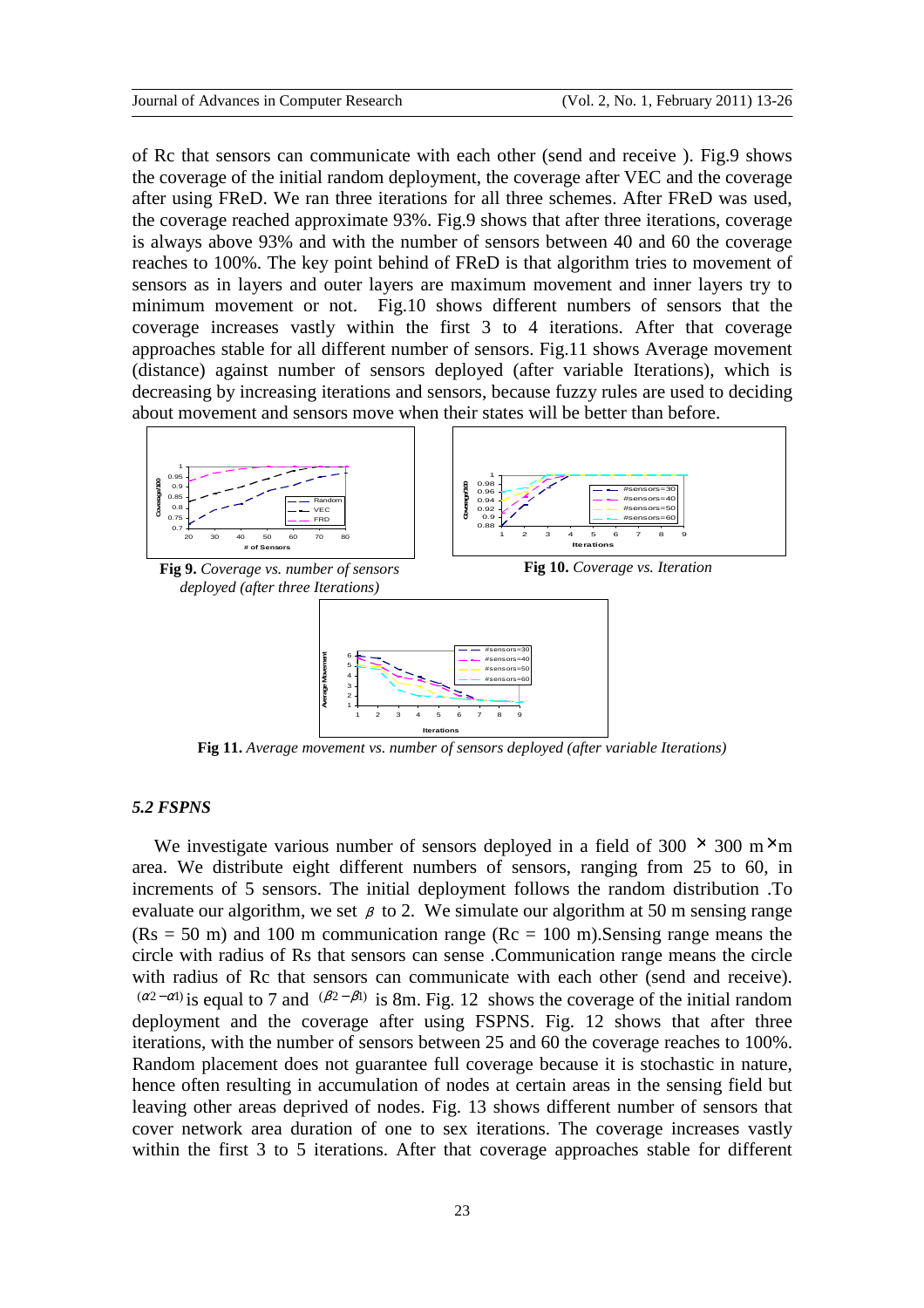number of sensors. Fig. 14 shows coverage against parameter of (j-i). As you see, by increasing the parameter, coverage increase too, and reach to 100%. The parameter is difference thresholds between areas of bad and not-bad and between not-bad and good.



## **6. Conclusion and Future Works**

In this paper, our algorithms after random deployment of sensors at the beginning of network setup start to redeployment of sensors to increase the coverage on the sensor field. FSPNS after deciding for movement uses one of three policies depend on fuzzy rules based on neighbors density and average distance from them. FSPNS is simple and simulation shows coverage enhancement related to random coverage. FReD uses neighbor's information about location and state to decide on movement. Since sensor placement in the Wireless Sensor Network (WSN) is important, we should find better intelligent algorithms which use less energy which is very important.

# **References**

- [1] C. Y. Chong, S. P Kumar, "*Sensor networks: evolution, opportunities, and challenges"*, Proceedings of the IEEE, Vol. 91, No. 8, pp. 1247–1256, 2003.
- [2] G.J.Pottie,"*Wireless sensor networks*", Proceedings of Information Theory Workshop, pp.139–140, June 1998.
- [3] G.J.Pottie, W.Caiser," *Wireless sensor networks*", Proceedings of the Commun .ACM,Vol 43,No.5, 2000.
- [4] I.Akyildiz, W.Su, Y.Sankarasubramaniam, E.Cayirci,"*Wireless sensor networks A survey",* Proceedings of the Comput . Networks, Vol 38, No.2, pp.393–422, 2002,
- [5] A. Mainwaring, J.Polastre, R.Szewczyk, D.Culler, J.Anderson," *Wireless sensor networks for habit at monitoring"*, Proceedings of the 1<sup>st</sup> ACMInt.Workshop on Wireless Sensor Networks and Applications (WSNA'02), pp.88–97, 2002.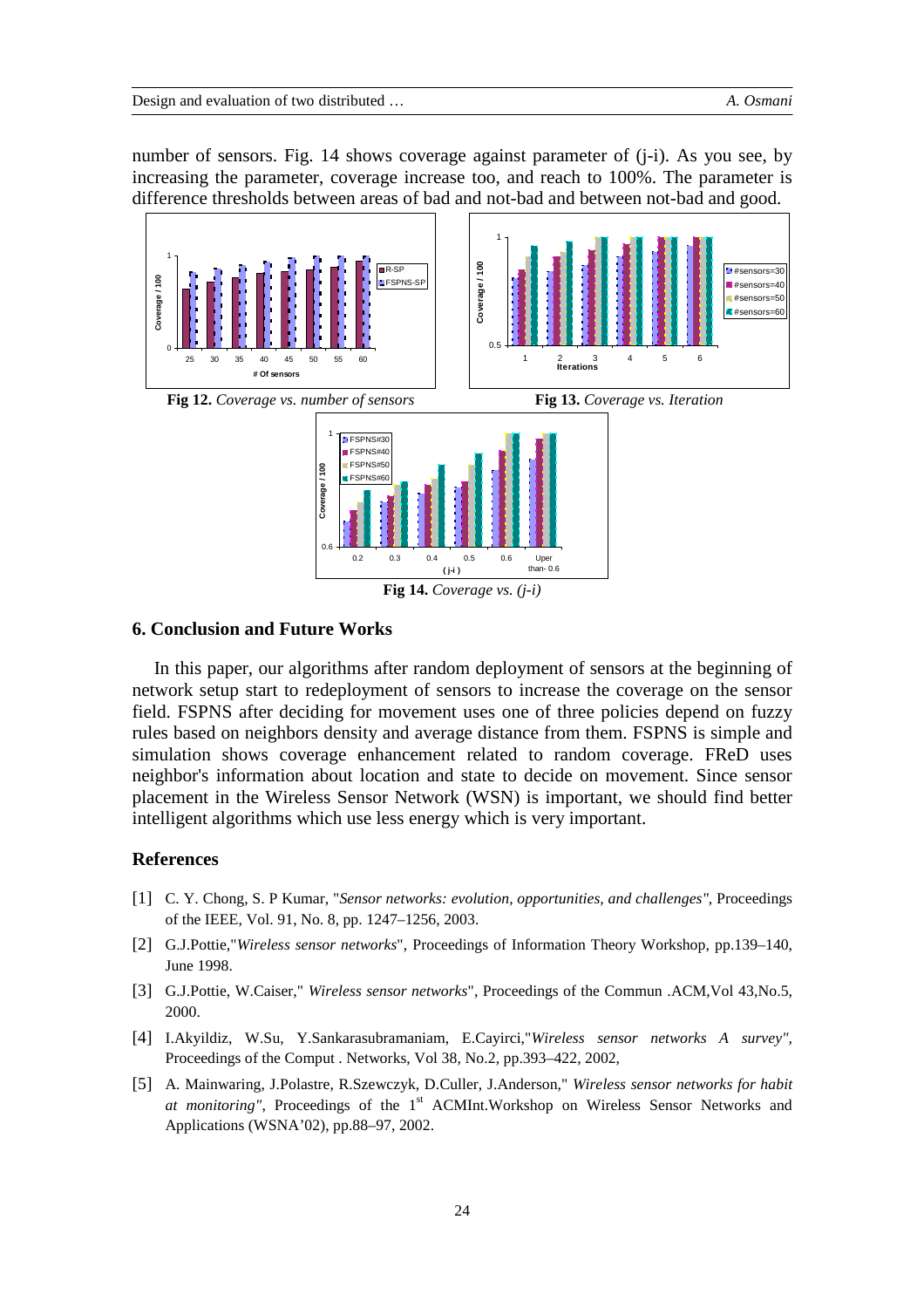- [6] H. Qi, S. S. Iyengar, K. Chakrabarty," *Distributed sensor fusion a review of recent research"*, Proceedings of the Journal of the Franklin Institute, Vol. 338, pp. 655–668, 2001.
- [7] D.W.Gage,"Command control for many-robot systems", Proceedings of the 19<sup>th</sup> Annual AUVS Technical Symp. Reprinted in Unmanned Syst.Mag.Vol 10, No.4, pp.28–34, 1992.
- [8] Khezri, S., Faez, K., Osmani, A., "*Modified Discrete Binary PSO Based Sensor Placement in WSN*", International Conference on Computational Intelligence and Communication Networks, (IEEE) CICN, India, 2010.
- [9] I.F. Akyildiz, W. Su, .Sankarasubramaniam, E. Cayirci, "*Wireless Sensor Networks: a survey*", Proceedings of the Computer Networks, Published by Elsevier Science, Vol. 38, No. 4, pp. 393-422, 2002.
- [10] Y.Zou, K.Chakrabarty,"Sensor deployment and target localization in distributed Sensor networks ", Proceedings of the Trans .IEEE Embedded Comput .Syst. Vol 3, No.1, 2004.
- [11] G. Wang, G. Cao, T. La Porta, *"Movement-assisted sensor deployment*", Proceedings of the IEEE Transactions On Mobile Computing, Vol.5, No.6, 2006.
- [12] P.Bose, P.Morin, I.Stojmenovic, J, Urrutia*,"Routing with guaranteed delivery in Adhoc wirelesss networks"*, Proceedings of the Wireless Networks, Vol 7, No.6, 2001.
- [13] G. Wang, G. Cao, T. La Porta,"*Proxy-based sensor deployment for mobile sensor networks",* Proceedings of the 1st IEEE International Conference on Mobile Ad-hoc and Sensor Systems (MASS'04), 2004.
- [14] Sh. Yang, M. Li, J. Wu, *"Scan-Based Movement-Assisted Sensor Deployment Methods in Wireless Sensor Networks"*, Proceedings of the IEEE Transactions On Parallel And Distributed Systems, Vol. 18, No. 8, 2007.
- [15] I.Stojmenovic*," A Scalable Quorum Based Location Update Scheme for Routing In Ad Hoc Wireless Networks".* Technical Report TR-99-09, SITE, University of Ottawa, 1999.
- [16] X.WU, J. CHO, B. J.D'AURIOL, S. LEE*," Mobility-Assisted Relocation for Self-Deployment in Wireless Sensor Networks",* Proceedings of the IEICE TRANS.COMMUN., Vol E90–B, NO.8, 2007.
- [17] Md. O. Rahman, Md. A. Razzaque and Ch. S. Hong*," Probabilistic Sensor Deployment in Wireless Sensor Network: A New Approach",* Proceedings of the ICACT, pp. 12-14,2007.
- [18] S. Meguerdichian, F. Koushanfar, M. Potkonjak, M. B. Srivastava*," Coverage Problems in Wireless Ad-hoc SensorNetworks"*, Proceedings of the International Conference on Mobile Computing and Networking, 2001.
- [19] M. Padmavathi, R. Yong, Y. Yelena*," Key frame-based Video Summarization using Delanunay Clustering"*, Proceedings of the International Journal on Digital Libraries, Vol 6, pp. 219 - 232, 2006.
- [20] http://www.darpa.mil/ato/progarms/shm/index.html, 2007.
- [21] S. Chellappan, X. Bai, B. Ma, D. Xuan, "*Mobility Limited Flip-Based Sensor Networks Deployment,"* Proceedings of the IEEE Mobile Ad Hoc and Sensor Systems (MASS), 2005.
- [22] S.S. Dhillon, K**.** Chakrabarty, S.S**.** Iyengar, "*Sensor Placement for Grid Coverage under Imprecise Detections*," Proceedings of the Fifth International Conference on Information Fusion**,** , Vol. 2, No.3, pp. 1581-1587, July 2002.
- [23] S.S. Dhillon, K. Chakrabarty, "*Sensor Placement for Effective Coverage and Surveillance in Distributed Sensor Networks,"* Proceedings of the lEEE WCNC, Vol. 3, pp. 1609-1614, 2003.